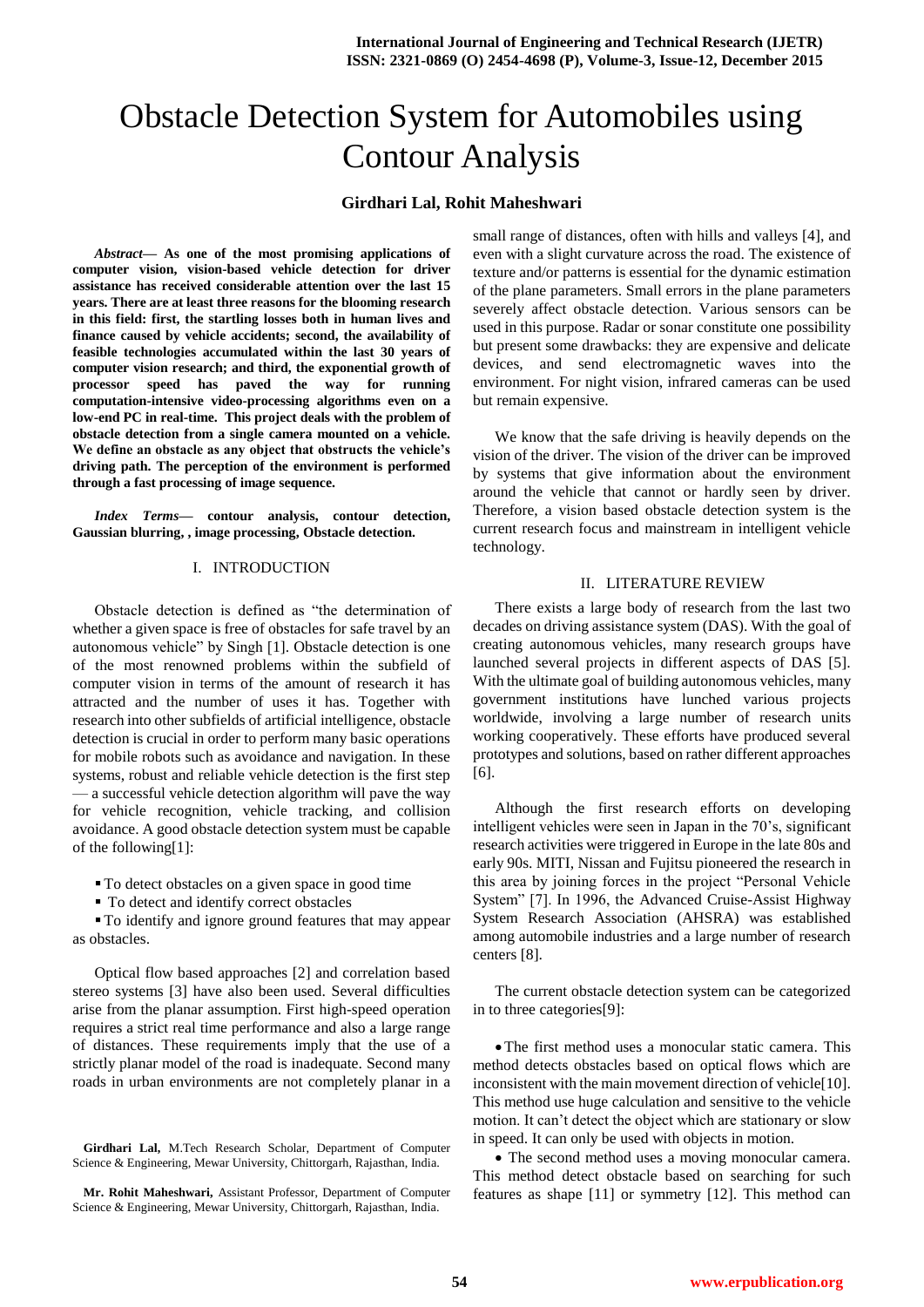only be used with some specific type of objects such as pedestrian or vehicle.

The last method is based on stereo vision[13]. Scene images are captured using two or more cameras at different angles simultaneously and then the obstacles are detected through matching. This method requires a great deal of time in calculations and sensitive to the vehicle motion.

 $\bullet$ 

In Europe, the PROMETHEUS program (Program for European Traffic with Highest Efficiency and Unprecedented Safety) pioneered this exploration. More than 13 vehicle manufactures and several research institutes from 19 European countries were involved. Several prototype vehicles and systems were designed as a result of this project.

Although the first research efforts on developing intelligent vehicles were seen in Japan in the 70's, significant research activities were triggered in Europe in the late 80s and early 90s. MITI, Nissan and Fujitsu pioneered the research in this area by joining forces in the project "Personal Vehicle" System" [14]. In 1996, the Advanced Cruise-Assist Highway System Research Association (AHSRA) was established among automobile industries and a large number of research centers [15].

These existing methods have some inadequacies. In the first place, although the third method uses two or more cameras, it is generally accepted that the method which uses a monocular camera is much better because of economic aspects and of processing time. Actually the method using a monocular camera is easier to achieve real time processing. In the second place, unlike the first method which detects only moving obstacles, a method which can detect both moving and static method is necessary. It is because static objects which are general on Indian roads are also very dangerous for drivers.

Most obstacle detection systems uses infrared, laser, etc to detect obstacles and the system which are vision based uses, binocular cameras, stereo vision and optical flow algorithm. Laser based systems have environmental issues. Binocular camera cost more and stereo vision and optical flow computationally complex.

#### III. PROPOSED SYSTEM

The proposed system is very useful for driver assistance system. The system uses simple image processing algorithms so it is computationally efficient and will work in real time. These existing methods have some inadequacies. In the first place, although the some method uses two or more cameras, it is generally accepted that the method which uses a monocular camera is much better because of economic aspects and of processing time. Actually the method using a monocular camera is easier to achieve real time processing.

**Area Of Interest-** Digital cameras have a wide photo angle. The image clicked with camera present the triangle view of the environment. But we need opposite triangle view of that environment. So for our purpose we don't need the whole picture. We only need a specific region of the image.

For that we need to specify a area of interest in our images. And we process only that specific region.



Fig. 1 Work Flow Diagram of the proposed system

The following is a brief description of the purpose and planned implementation of the solution to each sub-problem or "module".

**RGB To Gray** – The color image is converted to the grayscale image because color image is heavy and hard to process. In RGB model, each color appears in its primary spectral components of red, green and blue. This model is based on Cartesian coordinate system. Images represented in RGB color model consist of three component images.

 **Smoothening -** Smoothing, also called blurring, is a simple and frequently used image processing operation. There are many reasons for smoothing. Here we will focus on smoothing in order to reduce noise. To perform a smoothing operation we will apply a filter to our image. To blur the images here, we used Gaussian blurring because it's the most efficient blurring technique.

**Threshold-** These methods rely on the ability to distinguish objects from the background only if the intensity of the pixels on it falls outside a certain threshold which is a characteristic of the background. This method too is very susceptible to blurring since only local rather than spatial information on pixels is taken into account. Moreover a prior knowledge of the background itself is required to preset the allowable range of intensities on it, unless some other methods are used to first identify the round itself or to first train the system on each particular background.

**Euclidean Distance-** In mathematics, the Euclidean distance or Euclidean metric is the "ordinary" (i.e. straight-line) distance between two points in Euclidean space. With this distance, Euclidean space becomes a metric space. The associated norm is called the Euclidean norm**.**

The Euclidean distance between point p and q is the length of the line segment connecting them (pq). In Cartesian coordinates, if  $p = (p_1, p_2)$  and  $q = (q_1, q_2)$  are two points in Euclidean *n*-space, then the distance (d) from p to q, or from q to p is given by the Pythagorean formula:

dist. =<br> $\sqrt{(p_1 - p_2)^2 + (q_1 - q_2)^2}$ 

Where  $(p1, q1)$  is the first pixel's coordinate and  $(p2, q2)$  is the coordinate of second pixel. The coordinate of the first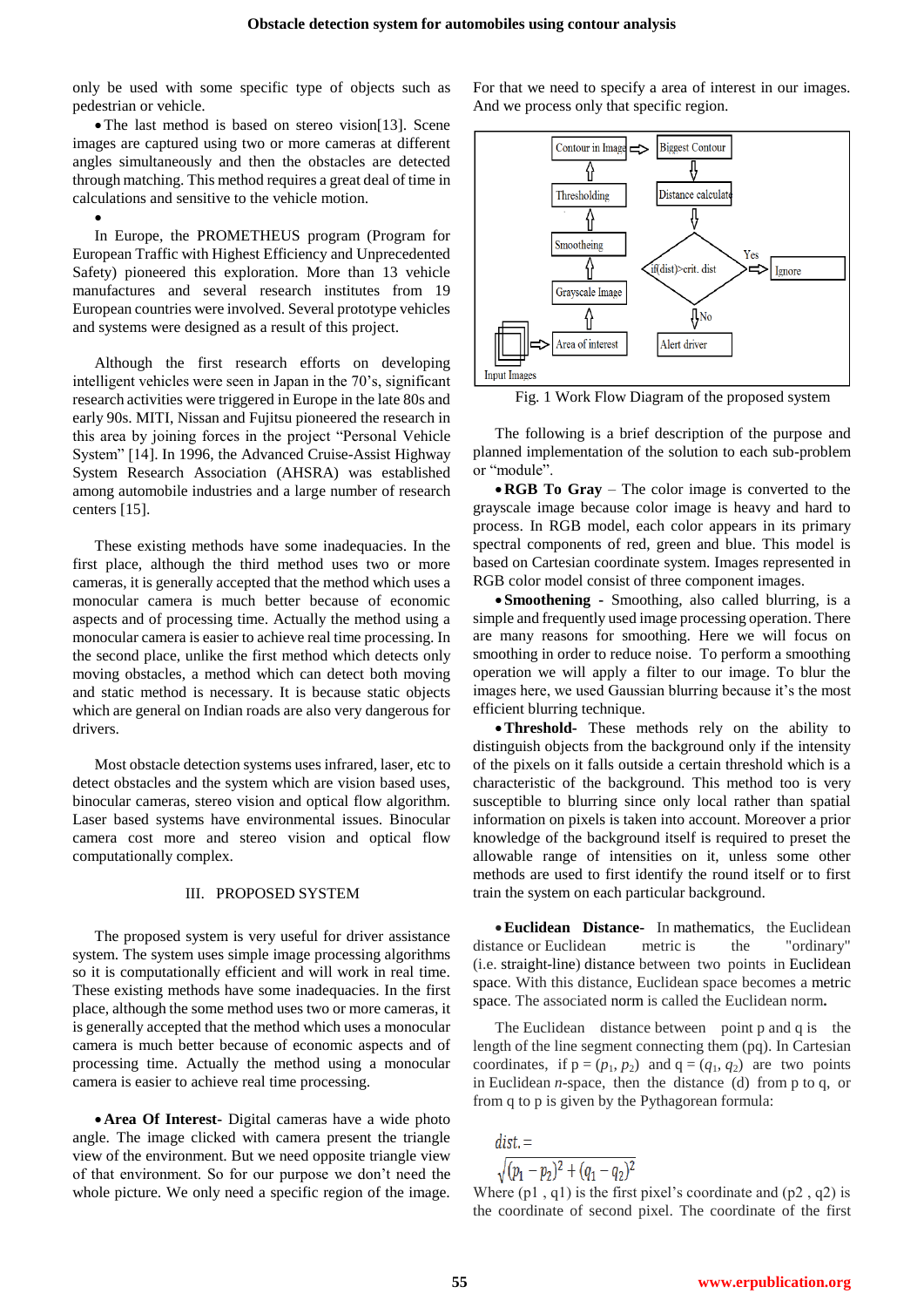# **International Journal of Engineering and Technical Research (IJETR) ISSN: 2321-0869 (O) 2454-4698 (P), Volume-3, Issue-12, December 2015**

pixel are known and fixed and the pixel coordinate of second pixel can be calculated from the biggest contour of the image. The vector array which holds the pixel values of contours can be used to find the lowest pixel of contour, which is also the nearest pixel from the vehicle.

**Contour Analysis-** Contour detection in real images is a fundamental problem in many computer vision tasks. Contours are distinguished from edges as follows. Edges are variations in intensity level in a gray level image whereas contours are salient coarse edges that belong to objects and region boundaries in the image. Contour tracing is one of many preprocessing techniques performed on digital images in order to extract information about their general shape. Once the contour of a given pattern is extracted, it's different characteristics will be examined and used as features which will later on be used in pattern classification. Therefore, correct extraction of the contour will produce more accurate features which will increase the chances of correctly classifying a given pattern. Contour analysis is the most important part of the project. First of all we find all contours in the image. Contour finding is a part of image segmentation. After finding all contours in the image, we draw them. By analyzing the size of all contour we decide which is the largest contour of the image. And the largest contour is our obstacle. Now our job is to decide whether that contour is in the path of the vehicle or not. And when we decided which is our obstacle we calculate the distance of the obstacle from the vehicle, if the distance is more than critical distance we ignore that obstacle and if its less than critical distance we alert the driver with a horn. Chain code tracking process is as follows:

1. Adopt the line scan technology to get the outline of starting point, record the point coordinates of the Start-X and Start-Y, and take this starting point as the current point, turn to step (2), if cannot get contour points after scan, turn to step  $(4)$ ;

2. Sequential scan the 8 neighborhood adjacent with current point according to the direction of the chain code, if encountering contour points, immediately stop tracking contour and recording the track to the direction of the chain code value, turn to step (3); If not, set the sign of end of contour tracking "-", set up the scan starting place as Start and Start  $X - Y$ , and turn to step (1);

3. Filled with ground color to fill contour points that are scanned, set up and the current point as the tracked contour points, turn to step (2);

4. Use "-" to sign all end of contour tracking.

#### IV. ALGORITHM

The algorithm of the proposed system is very easy to implement. We just used simple image processing techniques to implement the proposed system. The algorithm is given as follows:

- Start
- Input the live video feed
- $\bullet$  For (image = 0 to last image)
- Set the area of interest (crop that part)
- Convert the image from color to grayscale
- Blur the image to reduce noise
- Threshold the image to get binary image of grayscale
- Find the contours in that binary image
- Draw the contour
- $\bullet$  For (contour = 0 to last contour)
- Calculate the size of contour
- Compare the size with previous contour
- $\bullet$  If (size > previous one)
- It's the new biggest contour
- Draw this contour
- End if
- Calculate the distance of the contour from the car
- If (distance < critical distance)
- Blow horn (alert the driver)
- End if
- End for

The methodology used in this paper is based on the fact that contour of any image provide a lot of information about the environment of the image. If we process and analyze the contour of the image, we can get almost every object in that image. And the size of contours in the image can be used to define the object as an obstacle or non obstacle. Figure 2 and 3 shows the process of the proposed system.



Fig.2 Original input image from the live video feed.

The fig. 2 shows the input image from the live video feed. But for the purpose of obstacle detection we don't need the whole image, we only need a part of that image. We call it the area of interest.



(e) Biggest contour in the thresholded imag

Fig. 3 processing of the input image

 **56 www.erpublication.org**